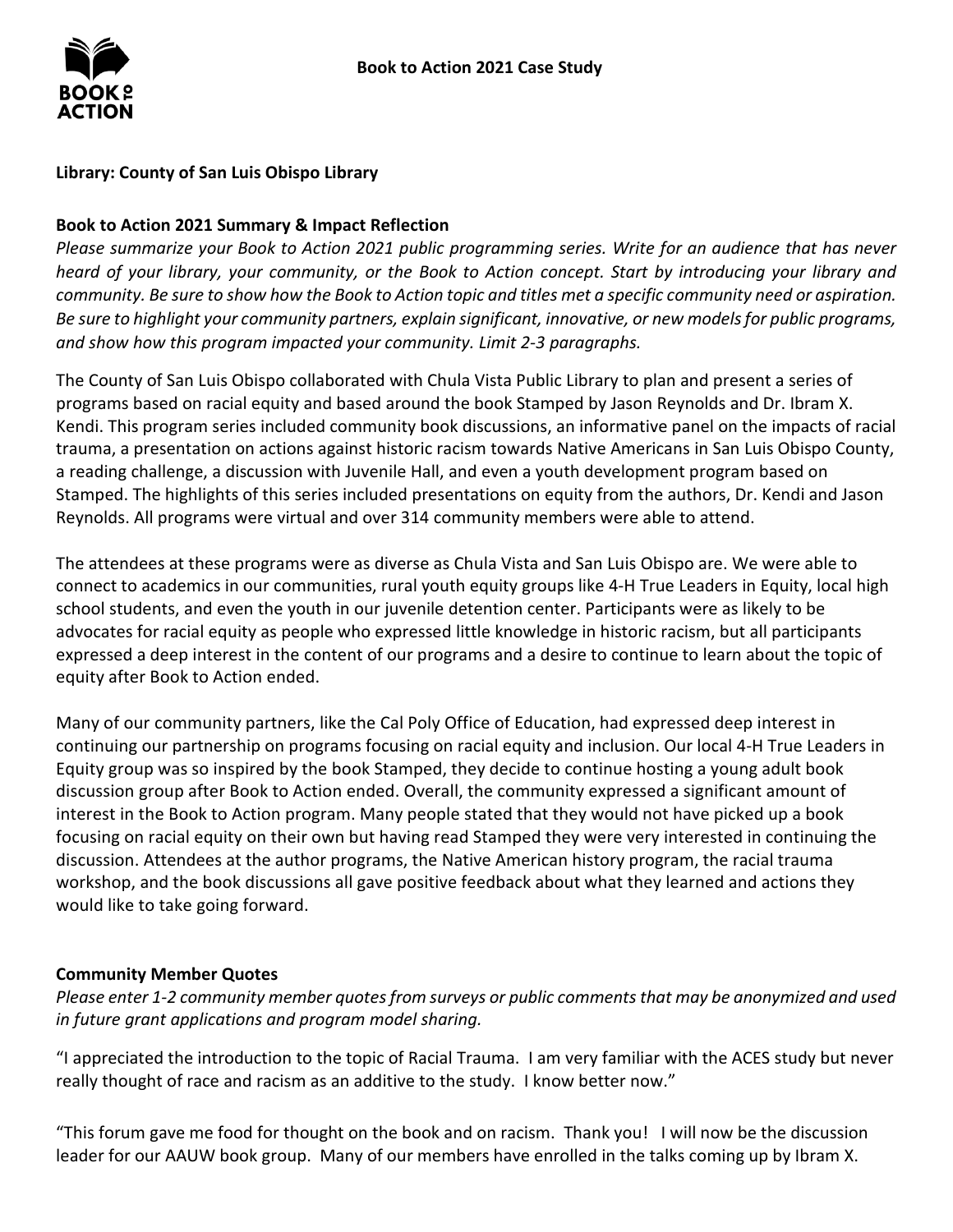Kendi and Jason Reynolds."

 "The tragic events of this past year have painfully exposed racism and systemic racism in our country. This topic of racial trauma and youth is even more important now than ever. We must act and do something, even its impact on people's health and life expectancy." on a personal level, to address the injustice of racism not only because it's morally right, but also because of

 "I love that the library is finding ways to interact with the community during the pandemic. Thank you for providing this program."

### **Impact on Professional Development**

 *What professional takeaways would you share with others looking to improve community engagement with adults & intergenerational groups? Please summarize how participating in the Book to Action 2021 initiative impacted you and your team's professional development. As a result of participating in this program, what skills did you or your team learn?* 

 Through all of the changes; exploring programming through different digital formats, creating community partnerships during the pandemic, learning how to host virtual book groups, dropping books off at doorsteps for community partners, and having participants pick up books at libraries that might be closed the next week, we learned SO much. We were still able to do an awesome collaborative program with the Chula Vista Public Library. We were still able connect to our community in a deep and meaningful way. We opened doors to difficult conversations in our community that we are STILL having, and we let our staff know that we will never stop trying to make things work - even if we have 50 curveballs thrown our way. During the pandemic, our Book to Action team shrank from 4 or 5 interested staff to 1-2 dedicated personnel.

 I think my co-worker said it best when she sent me this email after our Book to Action program with author I loved what he said about rewriting our country's text books. What an interesting pair of writers for our book so much for making this experience possible!" The experience was a challenge but worth it. Jason Reynolds: "I just wanted to say high five on the WebEx last night. It was wonderful and you were sparkling. to action. They couldn't be more different in style, but obviously complement each other perfectly. Thank you

 Thank you to the Book to Action staff for supporting all of us, creating a collaborative online community, helping programs. The result of participating in this program is that our community sees the library as a rich partner that us reach our full potential, negotiating for more books and funding, and arranging amazing state-wide author supports their interests and needs.

#### **Final Words of Advice**

*What brief bit of advice (1-2 sentences) would you give to library staff members interested in coordinating a Book to Action or similar community engagement series for adults and intergenerational groups in their community?* 

 a way that is relevant and fascinating. Anyone interested in getting involved in Book to Action should. Your community will feel connected to you in